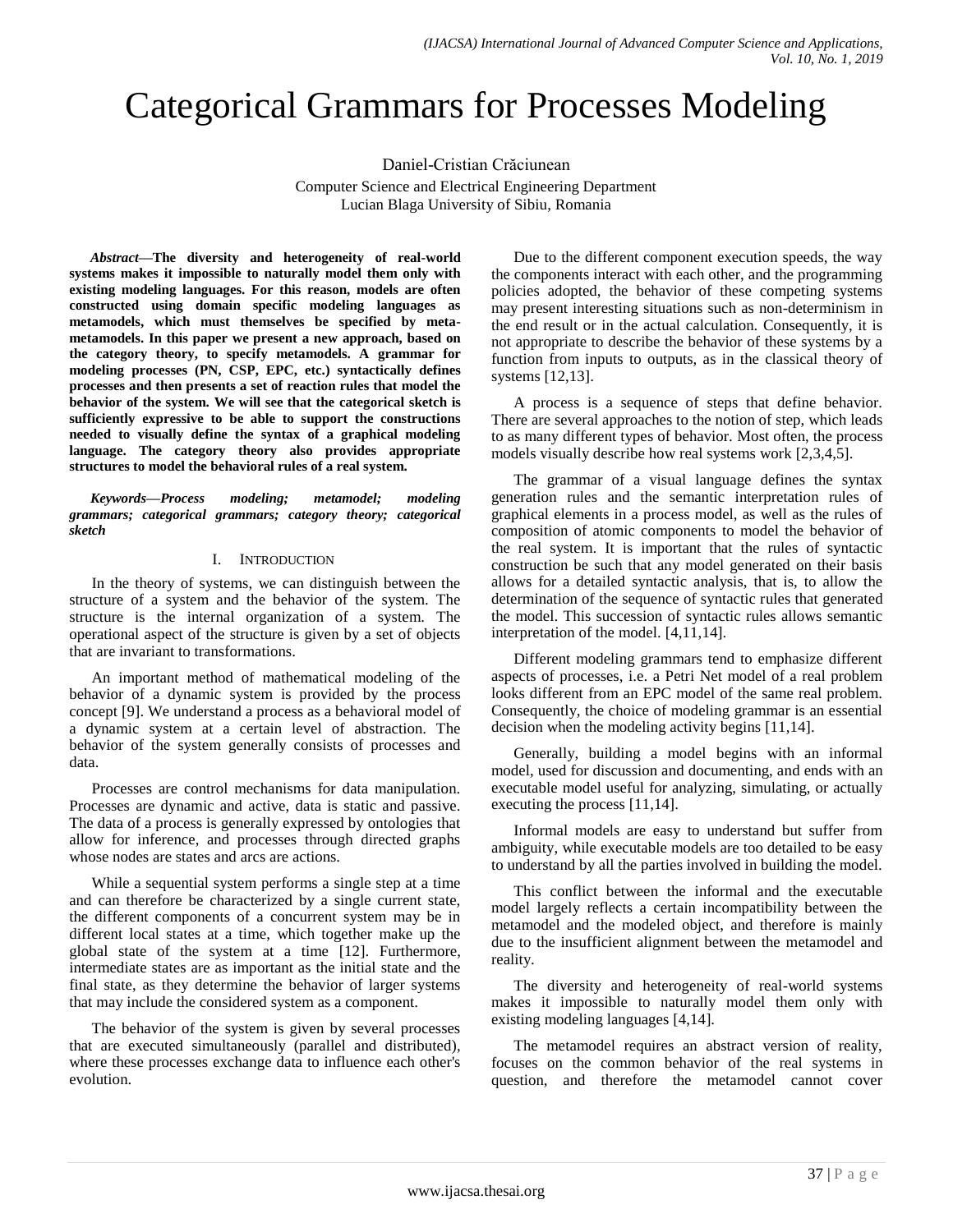satisfactorily only a small percentage of the actual cases that its authors consider to be representative [10].

Of course, these drawbacks can be solved by successive upgrades of existing metamodels with new structures, concepts and algorithms, but these additions often exceed the initial logic of the metamodel. Therefore this method of solving the drawbacks leads to difficult to master graphical languages.

On the other hand, a modeling grammar can be specific to certain aspects of processes, such as flow of activities, allocation of resources, communication between processes, etc. Obviously, the solution to this problem, if costs are acceptable, is given by the languages specific to each modeling domain that may contain elements representative of the concepts involved in a particular modeling domain.

This approach requires powerful and flexible metamodeling tools to support the specification and generation of domain specific modeling languages with acceptable costs. The specification of such a metamodel should contain enough information to allow the automatic generation of a tool to verify and build models subject to the syntax of the described formalism.

In this paper we will show that the sketches from the category theory offer a language with a well-defined syntax and semantic to describe mathematical objects, that can rigorously represent the syntax of domain-specific modeling languages.

We will see that categorical sketches are mathematical objects with well-defined syntax and semantics that represent meta-metamodels capable of capturing the basic elements that can be used to design a metamodeling formalism. In this context, a metamodel is represented by a mathematical object, a sketch, and a model is a functor that is also a mathematical object.

The fact that the sketch is a graphical specification makes the metamodel specification process intuitive, accessible and reduces the time to develop a modeling tool.

In section 2 we present the theoretical foundations and notations in the category theory. Section 3 presents the use of the categorical sketch of the process model concept. Section 4 defines the metamodel as a functor, and section 5 completes the model with the execution and simulation part.

#### II. THEORETICAL FOUNDATIONS AND NOTES

**Definition 1.** [1,6,7,9] A category  $\mathcal{C}$  consist of a set of objects, a set of arrows between these objects, and a partial operation of arrows composition. We will denote the category objects with uppercase letters A, B, ..., the set of all objects we will denote with  $ob(\mathcal{C})$ , the set of arrows between two objects X and Y with  $C(X,Y)$  and the partial operation of arrows composition with ∘. The set of arrows of a category  $\mathcal C$  along with the arrows composition operation form a monoid structure, i.e. it is associative: for all arrows  $f \in \mathcal{C}(X,Y)$ , g∈ $\mathcal{C}(Y,Z)$  and h∈ $\mathcal{C}(Z,W) \implies$ (h∘g)∘f=h∘(g∘f)∈ $\mathcal{C}(X,W)$ , and for each object X in  $ob(\mathcal{C})$  there is an identity arrow  $id_X: X \rightarrow X$  with the property id<sub>x</sub>∘f=f, g∘id<sub>x</sub>=g where X,Y,U∈ob( $C$ ),  $f \in \mathcal{C}(Y,X)$  and  $g \in \mathcal{C}(X,U)$ .

**Definition 2.** [1,7,8,9] A functor  $\phi$  is an application between two categories  $\mathcal C$  and  $\mathcal D$  that maps the objects of category  $\mathcal C$  into objects of category  $\mathcal D$  and the arrows of category  $\mathcal C$  in arrows of category  $\mathcal D$  with the preservation of the structure, i.e.:  $\phi_{A,B} : \mathcal{C}(A,B) \to \mathcal{D}(\phi(A),\phi(B))$  for all objects  $A, B \in ob(\mathcal{C})$  and  $\phi(1_A)=1_{\phi(A)}, \phi(fg)=\phi(f\phi g)$  where  $X, Y, Z \in ob(\mathcal{C})$ ,  $g \in \mathcal{C}(X, Y)$ ,  $f \in \mathcal{C}(Y, Z)$ .

If we consider each category an object and each functor an arrow between these objects we get a category that is usually denoted with Cat.

**Definition 3.** [1,7,8,9] A natural transformation is an application between two functors  $\phi$  and  $\psi$  which have the same domain  $c$  and the same codomain  $\mathcal D$  consisting of a family of arcs  $\tau_A$ : $\phi A \rightarrow \psi A$  (A $\in \mathcal{C}$ ) such that for each arrow f: $A \rightarrow B$  in  $C$ , the naturality condition is respected ( $\psi f$ )∘τ<sub>Α</sub>=τ<sub>R</sub>∘( $\phi f$ ).

A small category could be defined as a graph  $\mathcal G$  to which a structure is added, i.e. an arc composition operation and an identity arc for each node. In this way, any graph  $\mathcal G$  generates a category called the free category generated by the graph  $\mathcal{G}$ . This is very important for visual models because they are generally graphs generated on the basis of the syntactic rules imposed by the corresponding grammars. Therefore, any process model generates a free category.

The operation of generating the free categories from graphs also involves the extension of graph homomorphisms to the corresponding functors between the free categories generated by them. Based on this observation, to simplify the exposure, we will use the functor designation for graphs as well. However, we must note that if there is always a functor between two categories (at least one constant functor), there is not always a homomorphism between two graphs.

**Definition 4.** [1,7,8] A diagram is a functor D defined on a graph  $\mathcal G$  with values in another graph  $\mathcal P$  or with values in a category  $C$ . The domain of D is called shape graph of diagram D.

**Definition 5.** [1,7,8] A commutative cone in category  $\mathcal{C}$ with the vertex  $C \in \mathcal{C}$  and the base a diagram  $D: \mathcal{G} \rightarrow \mathcal{C}$  is a natural transformation  $p:\Delta_C \to D$  where  $\Delta_C$  is the constant diagram  $\Delta_{\rm C}:\mathbf{G}\rightarrow\mathbf{C}$ .

A morphism between two cones p and p' is an arrow f: $C \rightarrow C'$  with the property that for any node a of the graph  $G$ we have  $p_a = p'_a$  f. The set of cones together with these morphisms form the cone category generated by diagram D.

**Definition 6.** [1,7,8] The limit of a diagram  $D: \mathcal{P} \rightarrow \mathcal{C}$  is a terminal object in the cone category generated by diagram D.

**Definition 7.** [1,7,8] A commutative cocone in the category  $\mathcal C$  with the vertex  $C \in \mathcal C$  and the base a diagram D:  $\mathcal{G} \rightarrow \mathcal{C}$  is a natural transformation p: D $\rightarrow \Delta_C$  where  $\Delta_C$  is the constant diagram  $\Delta_{\rm C}$ : $\rightarrow$ C.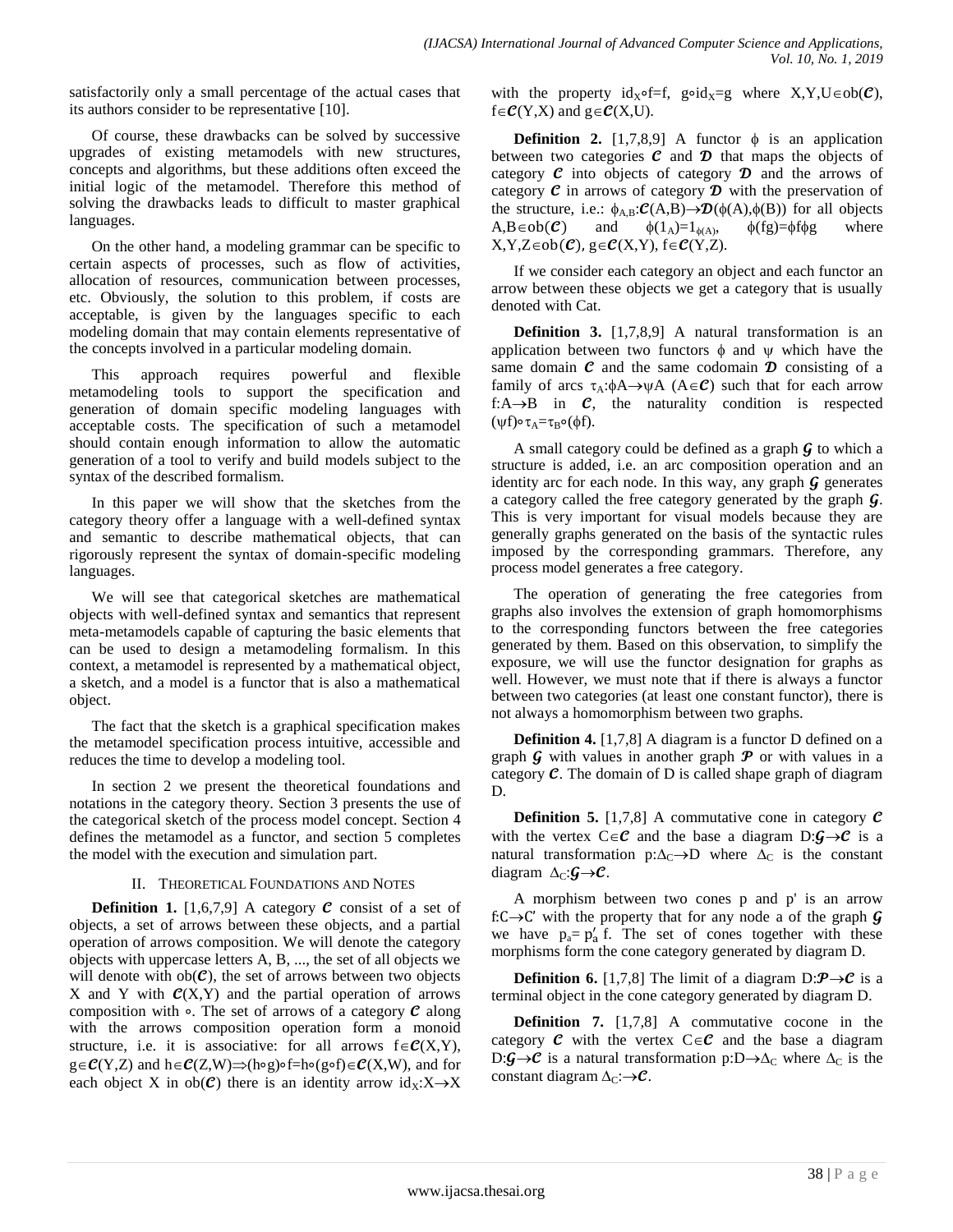**Definition 8.** [1,7,8] A morphism between two cocones p and p' is an arrow f: $C \rightarrow C'$  with the property that for any node a of the graph  $\mathcal G$  we have  $p'_a = fp_a$ . The set of cocones along with these morphisms form the cocone category generated by diagram D.

**Definition 9.** [1,7,8] The colimit of a diagram  $D: \mathcal{G} \rightarrow \mathcal{C}$  is an initial object in the cocone category generated by diagram D.

**Definition 10.** [1,7,8] A categorical sketch  $S$  is a tuple  $(\mathcal{G}, \mathcal{G})$  $\mathcal{D}, \mathcal{L}, \mathcal{K}$ ) where  $\mathcal{G}$  is a graph,  $\mathcal{D}$  is a set of diagrams,  $\mathcal{L}$  is a set of cones and  $\kappa$  a set of cocones.

**Definition 11.** [1,7,8] A model generated by sketch  $S=(\mathcal{G}, \mathcal{G})$ **D**,  $\mathcal{L}, \mathcal{K}$  is a functor M: $\mathcal{G} \rightarrow$  Set that maps the diagrams D to commutative diagrams, the cones  $\mathcal L$  to cone limits and the cocones  $\kappa$  to cocone colimits in Set.

#### III. CATEGORICAL SKETCH OF THE PROCESS MODEL

Essentially, a visual model of a process defines first the syntax of the process that represents the virtual and physical entities of the model and then the semantics of the process represented by a set of reaction rules that represent the behavior of these entities [10].

The syntax of a process can be represented by graphs that have as nodes specific concepts and as arcs the interdependencies between these concepts. Often the syntax of the model can be represented by a single graph. When models of a real systems imply a space concept, an additional graph is used that has the same nodes as the first, thus reaching the notion of bigraph [10]. In this paper we will only deal with processes that can be represented by a graph.

In the Set category, a graph is defined by two sets  $X, \Gamma$  and two parallel functions  $\sigma$ ,  $\theta$  defined as in Fig. 1. To specify the syntax of a graphical metamodel we will use a categorical sketch, which in turn is represented in a graphical language [10].

Sketches are not designed as a notation, but as a mathematical structure that incorporates an exact formal syntax and semantics. We will use the same notations for the arcs of the graph of the sketch and the functions from Set, and the nodes from the graph of the sketch we will denote with lowercase letters and the objects from Set we will denote with upercase letters.

We could therefore consider the starting point in defining a sketch corresponding to the concept of process a graph with two nodes x,  $\gamma$  and two parallel arcs  $\sigma$  and  $\theta$ . However, this sketch is too general and does not in any way account for the specifics and restrictions of each metamodel.

Therefore, we will need to introduce a series of helper objects and functions in the Set category to impose the constraints specific to each metamodel. These helper objects will be reflected in the sketch components (the graph of the sketch, commutative diagrams, cones and cocones).

Below we will present some of these possible constructions and we will also present a relevant example.







Fig. 2. Commutative Diagram.



Fig. 3. Pullback Diagram.

## *A. It's a Simple Graph, not a Multigraph*

A simple graph is a graph with the property that for any pair (a, b) of vertices there is no more than one arrow with source a and target b. In order to impose this condition in the Set category, we need the Cartesian product  $X \times X$  and the function  $\mu$  defined as shown in Fig. 2. The functions  $\pi_1$  and  $\pi_2$ are the two projections.

To get a sketch that specifies only simple graphs, we add an object x×x and the discreet cone needed to convert this object into a formal product. Then we have a single arc between any two vertices if and only if  $\mu:\Gamma \rightarrow X \times X$  is a monomorphism. But the function  $\mu$  is a monomorphism in Set if and only if the pullback of  $\mu$  with  $\mu$  is equal to  $\Gamma$ , i.e. if and only if the diagram in Fig. 3 is a pullback diagram. The effect of this is to make the monic arrow  $\mu$  become a pair  $\langle s, t \rangle$  in a model so that there are no two arrows to have the same pair source, destination.

## *B. The Graph must be Connected*

In order to constrain the graph corresponding to a model to be connected, we will define a function  $v:X\rightarrow U$  that associates to each object in X the connected component to which it belongs. So U is the set of connected graph components. But this  $v$  is a coequalizer for the functions  $\sigma$  and  $\theta$ .

A coequalizer  $v: X \rightarrow U$  must satisfy the equality  $v \circ \sigma = v \circ \theta$ .

The pair  $(\sigma, \theta)$  determines a relation  $\rho^* \subset X \times X$  which is obtained by the reflexive, symmetrical and transitive closure of the relation  $\rho = \{(\sigma(t), \theta(t)) | t \in X\}.$ 

Obviously we have  $v \circ \sigma = v \circ \theta$  if and only if  $v(t_1)=v(t_2)$  for all  $(t_1, t_2) \in \rho^*$ .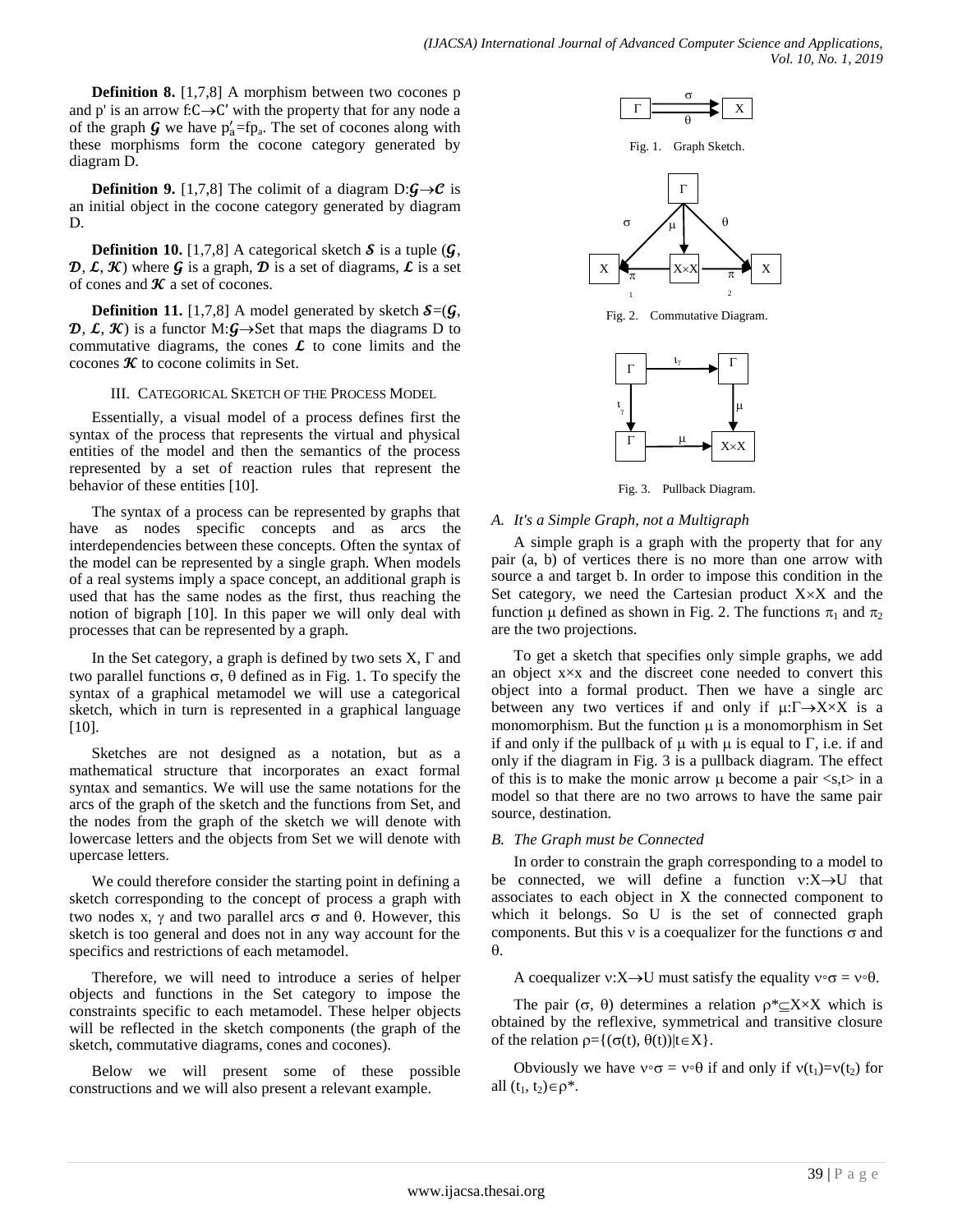$$
\begin{array}{|c|c|c|}\n\hline\n\text{r} & \text{r} \\
\hline\n\theta & \text{r}\n\end{array}
$$

Fig. 4. Coequalizer.

We will define U= $X/\psi$ , i.e. the set of equivalence classes determined by  $\rho$  and  $v:X\rightarrow U$  is the function that associates to an element from X its equivalence class, i.e. the connected component to which it belongs. But the function  $\mu$  is a coequalizer of  $\sigma$  and  $\theta$  (Fig. 4).

Therefore, U is the colimit of a diagram with two nodes  $\gamma$ , x and two arcs  $\sigma$ ,  $\theta$  and it will supply the connected components of our graph. But we want the graph to be connected and therefore to have only one connected component [7,8].

For this we will put the condition that U is the vertex of a cone with an empty base. Thus, U will become an object in our model from Set, i.e. a set with a single element, which guarantees that our graph will be connected.

Another method to specify that a graph is connected is that the diagram from Fig. 5 has to be a pushout diagram. That is, the pushout of  $\sigma$  with  $\theta$  is  $\omega$  (a terminal object in Set).

*1)* The types of objects determine a partition on the set of the graphs vertices:  $X=X1\cup X1$  and  $X1\cap X2=\emptyset$ . In the model sketch, the disjoint union X is the colimit of a discrete diagram (cocone).

*2)* The types of arcs determine a partition on the set of arcs of the graph:  $\Gamma = \Gamma_1 \cup \Gamma_2$  and  $\Gamma_1 \cap \Gamma_2 = \emptyset$ . In the sketch of the model the disjoint union  $\Gamma$  is the colimit of a discrete diagram (cocone).

*3)* The maximum or minimum number of arcs coming out of a vertex or entering a restricted vertex. We will denote by

 $\Gamma$ x={ y|(x,y)  $\in \Gamma$ } and with  $\Gamma^{-1}$ x={ y|(y,x)  $\in \Gamma$ }.

The sequential routing involves the activation of an activity in a process, always, after completing another activity in the same process.

The sequence model is used to model consecutive steps in a process, whatever the case, and is supported by all available process management systems. In most cases, two activities that execute sequentially depend on each other in the sense that the second one uses the result of the first one. Typical implementation involves tying two activities with an unconditional control arrow [12,13,14].

From a syntactical point of view, the sketch corresponding to the metamodel will require to put a constrain that the first activity be the source of a single arrow and the second one to be the target of a single arrow.

That is, if we have two sets of activities  $X_1$  and  $X_2$  so that, always, an activity of  $X_1$  is followed by a single activity from  $X_2$  and only that, i.e. it complies with the sequential routing, then in the metamodel sketch we will have a diagram of the form Fig. 6 with the property that  $\sigma$  and  $\theta$  are monomorphism.



Fig. 5. Pushout Diagram.



Fig. 6. Sequential Routing.



Fig. 7. Pullback Diagram.



Fig. 8. Pullback Diagram.

In the metamodel sketch we will have to impose the condition that  $\theta$  and  $\sigma$  are monomorphisms, i.e. an object in  $X_1$  can be followed by a single object and an object in  $X_2$  can be preceded by a single object.

But,  $\theta$  and  $\sigma$  are monomorphisms if and only if the pullback of  $\theta$  with  $\theta$  is  $\Gamma_{1,2}$  and the pullback of  $\sigma$  with  $\sigma$  is  $\Gamma_{1,2}$ , i.e. the diagrams in Fig. 7 and Fig. 8 have to be pullback diagrams.

The condition that a concept from the set  $X_1$  can be followed by any number of concepts from  $X_2$  and a concept from  $X_2$  can be preceded by a single concept from  $X_1$  is that  $\theta$ be a monomorphism, i.e. the pullback of  $\theta$  with  $\theta$  is  $\Gamma_{1,2}$ . (Fig. 8).

The condition that a concept from the set  $X_1$  can be followed by a single concept from  $X_2$ , and a concept from  $X_2$ can be preceded by any number of concepts from  $X_1$  is that  $\sigma$ be a monomorphism, i.e. the pullback of  $\sigma$  with  $\sigma$  is  $\Gamma_{1,2}$ . (Fig. 7).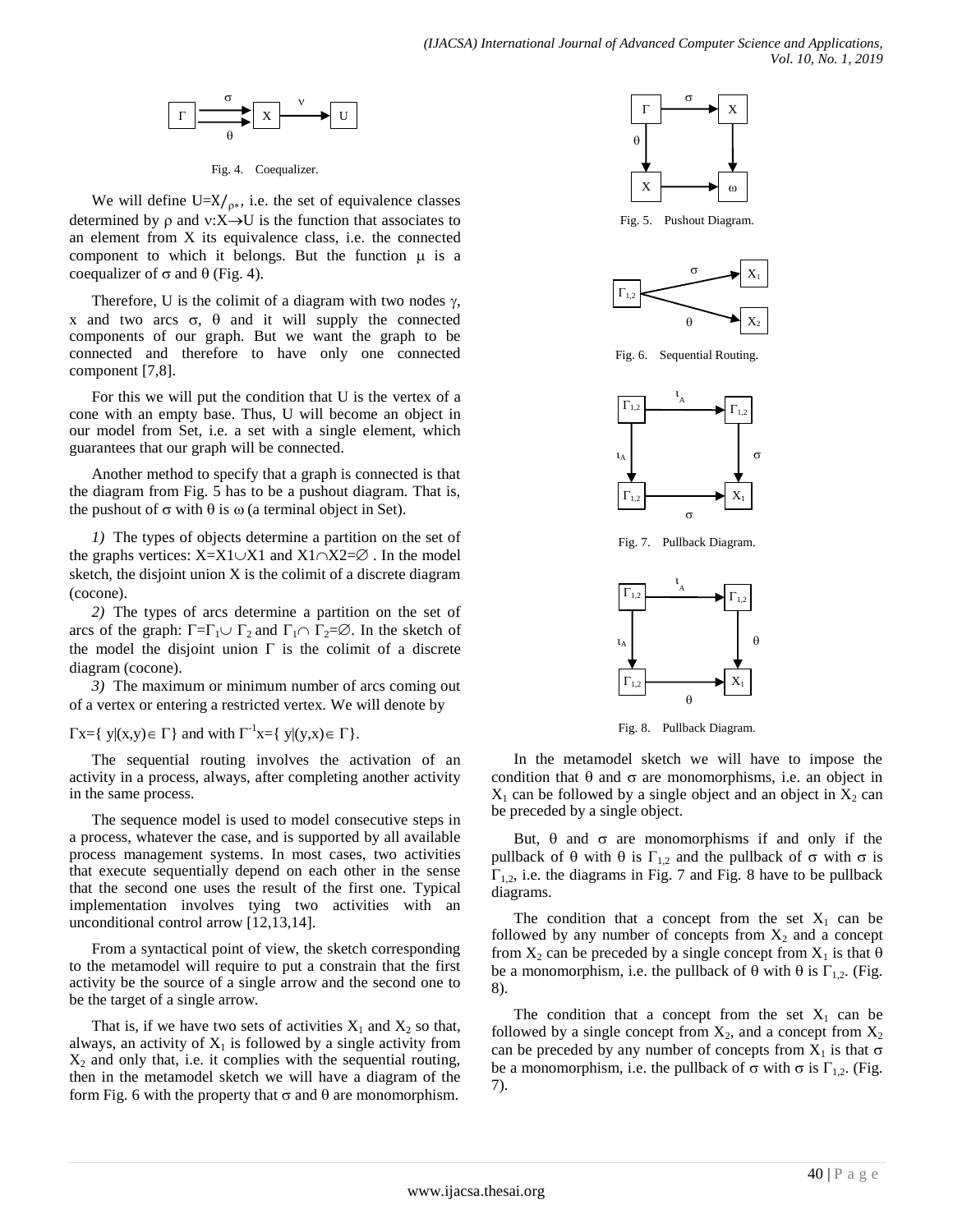If we do not put constraints on a subgraph like the one in Fig. 6 from the graph of the sketch, then an object from  $X_1$  can be followed by any number of objects from  $X_2$ , and an object from  $X_2$  can be preceded by any number of objects from  $X_1$ .

**Example 1.** Medical Laser Manufacturing Systems (MLMS).

At a medical lasers company, a software tool is required for modeling and simulating a manufacturing cell that assembles multiple devices simultaneously. The assembly process also contains common operations on such devices.

A cell can have a set of input buffers  $X_I$  (entry station), a set of output buffers  $X<sub>0</sub>$  (exit station), a set of workstations,  $w_0$ ,  $w_1$ , ...,  $w_{n-1}$ , a set of test stations and a set of buffers to collect faulty components. These workstations are loaded and unloaded by a set of specific conveyors.

The manufacture of each device is made in accordance with its process plan. There are several types of devices with specified process plans.

The primary components of a device reach an entry station. Once the primary components reach this point, they are inserted into the assembly system when possible. They will be transported and assembled in workstations, in accordance with the process plan and then leave the system via an exit station or through a collection station for faulty components.

Each workstation  $w_i$  has an input buffer  $B_i$  and an output buffer  $B_0$  that have limited capacities. A workstation works asynchronously if it has raw material in the input buffer and enough space in the output buffer. If one of these conditions is not met, the station stops and starts automatically when the conditions are met. The assembly operation has a certain duration.

Each test station  $X_t$  has an input buffer  $B_i$  and an output buffer  $B_0$  with limited capacities. A test station works asynchronously if it has raw material in the input buffer and enough space in the output buffer. If one of these conditions is not met, the station stops and starts automatically when the conditions are met. The test operation has a certain duration.

Each conveyor  $\Gamma$  has a limited transport capacity and can carry several types of components in specified quantities. A conveyor works asynchronously if it has sufficient components in the output buffer of the source workstation and also has enough space in the input buffer of the target workstation. If one of these conditions is not met the conveyor stops and starts automatically when the conditions are met. The transport operation has a certain duration.

Each input buffer  $X_i$  has the ability to store several types of components in limited quantities, and we assume it is continuously supplied from the outside of the model. Each output buffer  $X_0$  has the ability to store, in limited quantities, more types of finished products and we assume it is emptied from the outside of the model. Also, each buffer for collecting faulty components  $X_d$  has the ability to store, in limited quantities, a number of defective components and we assume it is emptied from the outside of the model.

The purpose of the model is to evaluate the performance of the manufacturing cell or to investigate different programming policies in order to optimize the manufacturing process. For this purpose, information was included in the model, such as the duration of operations, the stop time of the actions in order to locate the process delay points. The model also allows optimizing the size of the buffers in order to eliminate stagnation due to downstream or upstream defects.

As a result of the analysis, we find that in order to graphically specify such processes we need 6 types of concepts, namely: input buffers with primary components, output buffers with finished products, faulty components collection buffers, assembly stations, test stations and conveyors.

The workflow also includes the following routing rules:

At the beginning of the manufacturing process, the primary components will pass through a test station.

After each assembly station, a test station will be required. Components assembled in a workstation will always go to the same test station.

In the test station the components will be sorted into accepted and defective. Accepted components will follow the assembly flow and the defective components will be transported to a collection buffer for faulty components.

We will define an MLMS as a graph with a set of syntactic restrictions. The mechanisms used to introduce the syntactic constraints of the models are those from the sketch definition, i.e. commutative diagrams, limits and colimits.

**Definition 12.** A MLMS model is a directed graph

 $\mathbf{G} = (X, \Gamma, \sigma, \theta)$  where

X is a set of objects (concepts in our model) that represent the nodes of the graph.

 $\Gamma$  is a set of arcs (conveyors in our model).

And which satisfies the following properties:

*1)*  $\boldsymbol{G}$  is a connected graph

*2)* There is only one arc between any two nodes.

*3)* On the set of nodes X we have a partition:  $X=X_i\sqcup X_o\sqcup X_d\sqcup X_w\sqcup X_t$ 

## Where

Xi is a set of input buffers for the primary components; Xo is a set of output buffers for finished products; Xd is a set of collection buffers for faulty components; Xw is a set of assembly stations; Xt is a set of testing stations.

*4*)  $\sigma$  and  $\theta$  are functions  $\sigma$ , $\theta$ : $\Gamma \rightarrow X$  which assigns to each arc r  $\in$  T the source and target objects  $\sigma$ (r),  $\theta$ (r) $\in$ X.  $\Gamma \subseteq (X_i \times X_t) \cup (X_t \times X_w) \cup (X_w \times X_t) \cup (X_t \times X_o) \cup (X_t \times X_d)$  $\Gamma = \Gamma_{it} \sqcup \Gamma_{tw} \sqcup \Gamma_{wt} \sqcup \Gamma_{to} \cup \Gamma_{td}$ 

*5)*  $\Gamma$ x|=1 for any  $x \in X_w$ , i.e. the components assembled in a workstation will all go to the same test station.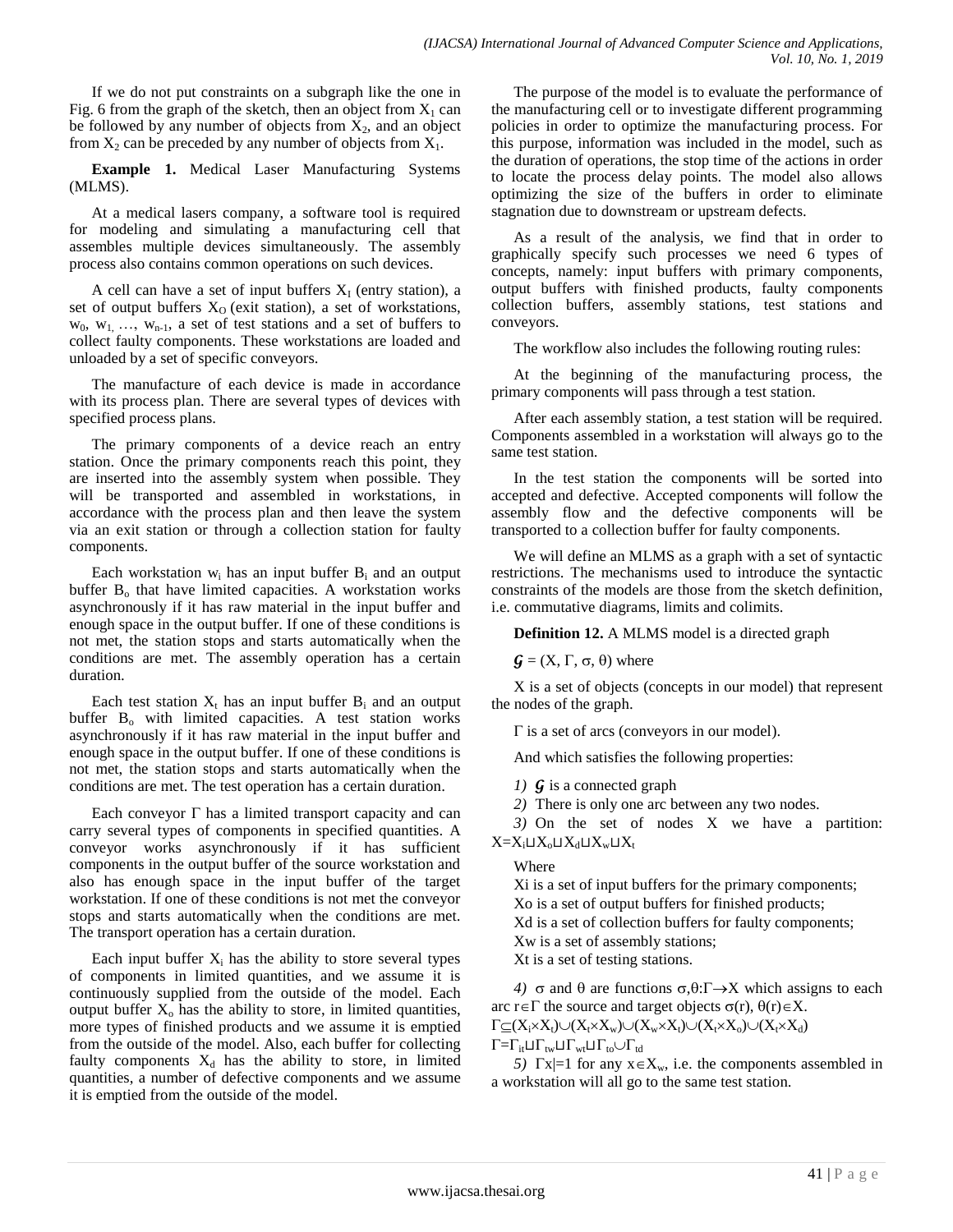As we can see the syntactic definition of an MLMS, introduces a series of partitions on the set of nodes, subpartitions on the set of events, connectors, and arcs. Also, the definition includes connection constraints and number of arcs between different types of nodes.

So far we have built the sketch of the graph into several components that can be aggregated in a related graph as in Fig. 9. As we notice, we have introduced all the nodes and arcs in the graph of the sketch so that we can define the components  $\mathcal{D}, \mathcal{L}$  and  $\mathcal{K}$  that introduce the constraints specific to our metamodel. Any model of the resulting sketch will comply with these constraints.

Graph  $\mathcal G$  has 14 nodes and 27 arrows. These will be interpreted in a model as follows:  $(1)$  x - all object X in a MLMS model, (2)  $X_i$  – is a set of input buffers for the primary components, (3)  $X_0$  is a set of output buffers for finished products,  $(4)$   $X_d$  is a set of collection buffers for faulty components, (5)  $X_w$  is a set of assembly stations, (6)  $X_t$  is a set of testing stations  $(7)$  x×x - the Cartesian product of the set X with X, (8)  $\omega$  represents a terminal object in Set, (9)  $\gamma$  represents all relations  $\Gamma$  between the objects of the model, (10)  $\gamma_{it}$  - represents the subset of relations  $\Gamma_{it}$  that links  $X_i$ objects with  $X_t$  objects, (11)  $\gamma_{tw}$  - represents the subset of relations  $\Gamma_{\text{tw}}$  that links  $X_t$  objects with  $X_w$  objects, (12)  $\gamma_{wt}$  represents the subset of relations  $\Gamma_{wt}$  that links  $X_w$  objects with  $X_t$  objects, (13)  $\gamma_{\text{to}}$  - represents the subset of relations  $\Gamma_{\text{to}}$  that links  $X_t$  objects with  $X_0$  objects, (14)  $\gamma_{td}$  - represents the subset of relations  $\Gamma_{td}$  that links  $X_t$  objects with  $X_0$  objects. We have numbered these nodes to refer to them in the shape graph of the diagrams.



Fig. 9. The Graph of the Sketch.

In the following we will introduce the elements  $\mathcal{D}, \mathcal{L}$  and  $\mathcal K$  which impose the constraints specific to our metamodel [7,8] as follows:

*1)* G is a connected graph. The pushout of  $\sigma$  with  $\theta$ introduces an equivalence class that defines the set of connected components of the graph [7]. For the graph to be connected we must have only one equivalence class, i.e. the set of equivalence classes is a terminal object in Set.

For this we will introduce into our sketch a cocone  $K_1$ . The vertex of this cocone will be  $\omega$  and the shape graph of this diagram is in Fig. 10. and the functor  $k_1$  corresponding to these diagram is defined as follows:  $k_1(9)=\gamma$ ;  $k_1(1)=x$ ;  $k_1(1^{\prime})=x; k_1(\sigma)=\sigma; k_1(\theta)=\theta.$ 

The node denoted with  $\omega$  in the graph will become the limit of a cone  $L_1$ , with an empty base, i.e. a terminal object from Set.

*2)* There is only one arc between any two nodes. This entails a monomorphism between the set of relations  $\Gamma$  and the set  $X \times X$ . We will have to define this Cartesian product as the limit of a discrete diagram. We will specify the Cartesian product through the discrete cone  $L_2$ .

The graph shape of diagram  $L_2$  is defined by the nodes 1 and 1' and the component functor  $I_2$  is defined as:  $I_2(1)=x$ ;  $I_2(1^{\prime})=x$ . The limit of this diagram in Set is the Cartesian product  $X \times X$ .

The monomorphism  $\mu: \Gamma \rightarrow X \times X$  is defined by commutative diagram  $D_1$ . Defining the function  $\mu: \Gamma \rightarrow X \times X$ , can be done by the commutativity of the diagram  $D_1$ . The shape graph of this diagram is in Fig. 11. The functor  $d_1$  is defined as follows:  $d_1(9)=\gamma$ ;  $d_1(1)=x$ ;  $d_1(7)=x\times x$ ;  $d_1(1)=x$ ;  $d_1(\sigma)=\sigma; d_1(\theta)=\theta$ ;  $d_1(\mu)=\mu; d_1(\pi_1)=\pi_1; d_1(\pi_2)=\pi_2.$ 

The condition that is required in this commutative diagram to have no more than one arc between any two nodes is that the function  $\mu$  becomes a monomorphism in Set. But  $\mu$  is a monomorphism if and only if the pullback of  $\mu$  with  $\mu$  exists and is equal to  $\Gamma$ .



Fig. 10. Shape Graph of Pushout Diagram.



Fig. 11. Shape Graph of Commutative Diagram.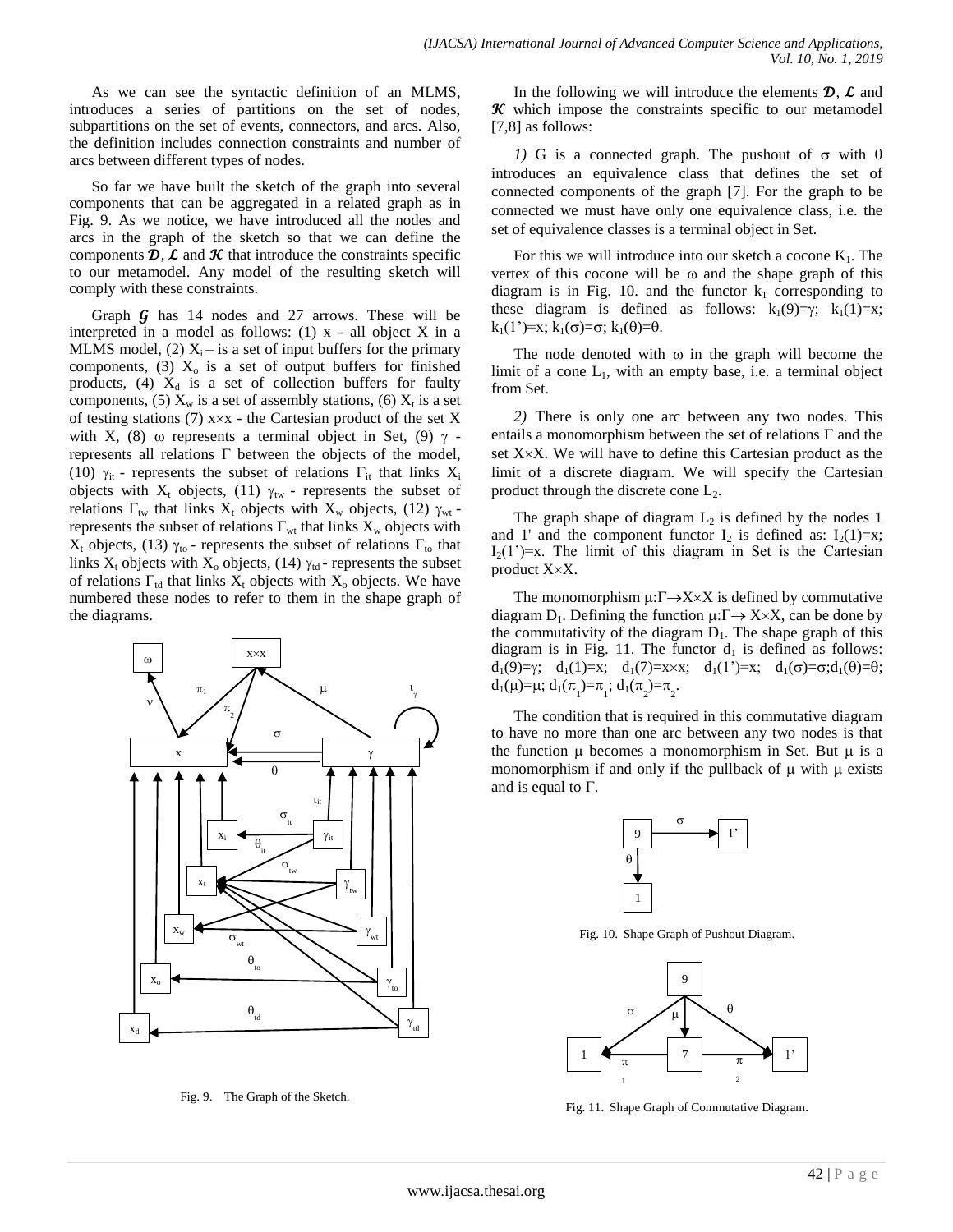

Fig. 12. Shape Graph of Pullback Diagram.

The pullback of  $\mu$  with  $\mu$  is the limit of cone  $L_3$ . The shape graph of this diagram is in Fig. 12. and the functor  $l_3$ corresponding to this diagram is defined as:  $l_3(9)=\gamma$ ;  $l_3(9')=\gamma$ ;  $l_3(7)=x\times x$ ;  $l_3(\mu)=\mu$ . The limit of this diagram in the Set category will have to be  $\Gamma$ .

*3)* On the set of nodes X we have a partition:  $X=X_i\sqcup X_0\sqcup X_d\sqcup X_w\sqcup X_t$ . That is, the set of objects X is the disjoint union of five subsets of objects. This means that X is the coproduct of a discrete diagram formed by five nodes and with the vertex X, which in Set will become the colimit of this discrete diagram.

We will specify the partition introducing in the sketch of the model the cocone  $K_2$ . The shape graph of this diagram is made up of nodes 3 and 2 and the functor  $k_2$  corresponding to this diagram is defined as:  $k_2(2)=x_i$ ;  $k_2(3)=x_0$ ;  $k_2(4)=x_d$ ;  $k_2(5)=x_w$ ;  $k_2(6)=x_t$ . The limit of cone  $K_2$  requires that X be the disjoint union of all objects of a model with all adjacent constraints imposed by the other constructs.

*4)*  $\sigma, \theta: \Gamma \rightarrow X$  are functions that associate to an arc, a source and a target. The additional notations  $\sigma_{it}$ ,  $\sigma_{tw}$ ,  $\sigma_{wt}$ ,  $\sigma_{to}$ ,  $\sigma_{td}$ , and  $\theta_{it}$ ,  $\theta_{tw}$ ,  $\theta_{wt}$ ,  $\theta_{to}$ ,  $\theta_{td}$ , will also be reflected in the graph of the sketch because they are operators of the sketch.

 $\Gamma$  is a set of arcs divided into five subsets  $\Gamma = \Gamma_{it} \sqcup \Gamma_{tw} \sqcup \Gamma_{wt} \sqcup \Gamma_{to} \cup \Gamma_{td}$ . Therefore, the set of arcs  $\Gamma$  is the disjoint union of the five subsets of arcs. This means that  $\Gamma$  is the coproduct of a discrete diagram formed by five nodes.

In the sketch we will specify that  $X$  is the colimit of the discrete diagram formed by nodes  $\gamma_{it}$ ,  $\gamma_{tw}$ ,  $\gamma_{wt}$ ,  $\gamma_{to}$ , and  $\gamma_{td}$ through the cocone  $K_3$ . The shape graph of this diagram is made up of nodes 10, 11, 12, 13, 14 and the functor  $k_3$ corresponding to this diagram is defined as:  $k_3(10)=\gamma_{ii}$ ;  $k_3(11)=\gamma_{\text{tw}}$ ;  $k_3(12)=\gamma_{\text{wt}}$ ;  $k_3(13)=\gamma_{\text{to}}$ ;  $k_3(14)=\gamma_{\text{td}}$ . Therefore, the node denoted with  $\gamma$  in the graph of the sketch will become in the Set category the set  $\Gamma$  which will be the colimit of this discrete diagram.

 $|\Gamma x|=1$  for any  $x \in X_w$ , i.e. the components assembled in a workstation will all go to the same test station. For this we have to make sure that the function  $\sigma_{wt}:\Gamma_{wt}\to X_w$  is a monomorphism, i.e. the pullback of  $\sigma_{wt}$  with  $\sigma_{wt}$  has to be  $\Gamma_{wt}$ . For this we will introduce a cone  $L_4$  in the metamodel sketch. The shape graph of this diagram is in Fig. 13. and the functor  $l_4$  corresponding to this diagram is defined as:  $l_4(12)=\gamma_{\rm wt}$ ;  $l_4(12^{\degree}) = \gamma_{wt}$ ;  $l_4(5) = x_w$ ;  $l_4(\sigma_{wt}) = \sigma_{wt}$ . The limit of this diagram in the Set category will have to be  $\Gamma$ .

So we've got the sketch of a MLMS, we denote it with  $L^1(MLMS)=(\tilde{g}, \mathcal{D}, \mathcal{L}, \mathcal{K})$  where:  $g$  is the graph from Fig. 9,  $\mathbf{D} = {\{\mathbf{D}_1\}}, \mathbf{L} = {\{\mathbf{L}_1,\mathbf{L}_2,\mathbf{L}_3,\mathbf{L}_4\}}$  and  $\mathbf{K} = {\{\mathbf{K}_1,\mathbf{K}_2,\mathbf{K}_3\}}$ .



Fig. 13. Shape Graph of Pullback Diagram.

#### IV. THE METAMODEL

A correct model in relation to the sketch  $L^1 = (G, \mathcal{D}, \mathcal{L}, \mathcal{K})$ must be the image of a functor defined on the graph  $\mathcal G$  in Set which complies with the conditions imposed by the components  $\mathcal{D}, \mathcal{L}$  and  $\mathcal{K}$  of the sketch.

From the way we constructed the  $L^1$  sketch, it follows that this sketch specifies the same mathematical object that is also defined by definition 1. An important advantage of the sketch is that it provides a graphical specification of the metamodel.

We observe two advantages of using the sketch for specifying metamodels, the first is that they are defined in a graphical language and the second is that the constraints imposed by the sketch will be respected by all the models generated on it. The sketches are not designed as notations, but as a mathematical structure incorporating a formal syntax expressed by the semantics of constructions from the category theory.

We note that all the concepts of a model, both the entities involved in the model and the associations between them, are represented by the nodes of the sketch. The arcs of the sketch are not concepts of the model, they are sketch operators and are used to interpret the syntax of the models. These operators will be implemented as algorithms in the metamodel.

The sketch objects that represent the atomic elements of the models will be part of the modeling tool and will then be put on PaletteDrawers to visually serve the models definition procedure.

For this we will define a functor:  $\phi: L^1 \rightarrow$ Sets that associate to each visual object of the sketch an instance that will be hosted by the modeling tool palette.

**Example 2.** For example 1, the modeling tool palette will have to host the concepts represented by the nodes of the subsketch from Fig. 14. Only these concepts will serve to visually define the models specified by the sketch  $L^1$ .



Fig. 14. Subsketch of basic Concepts.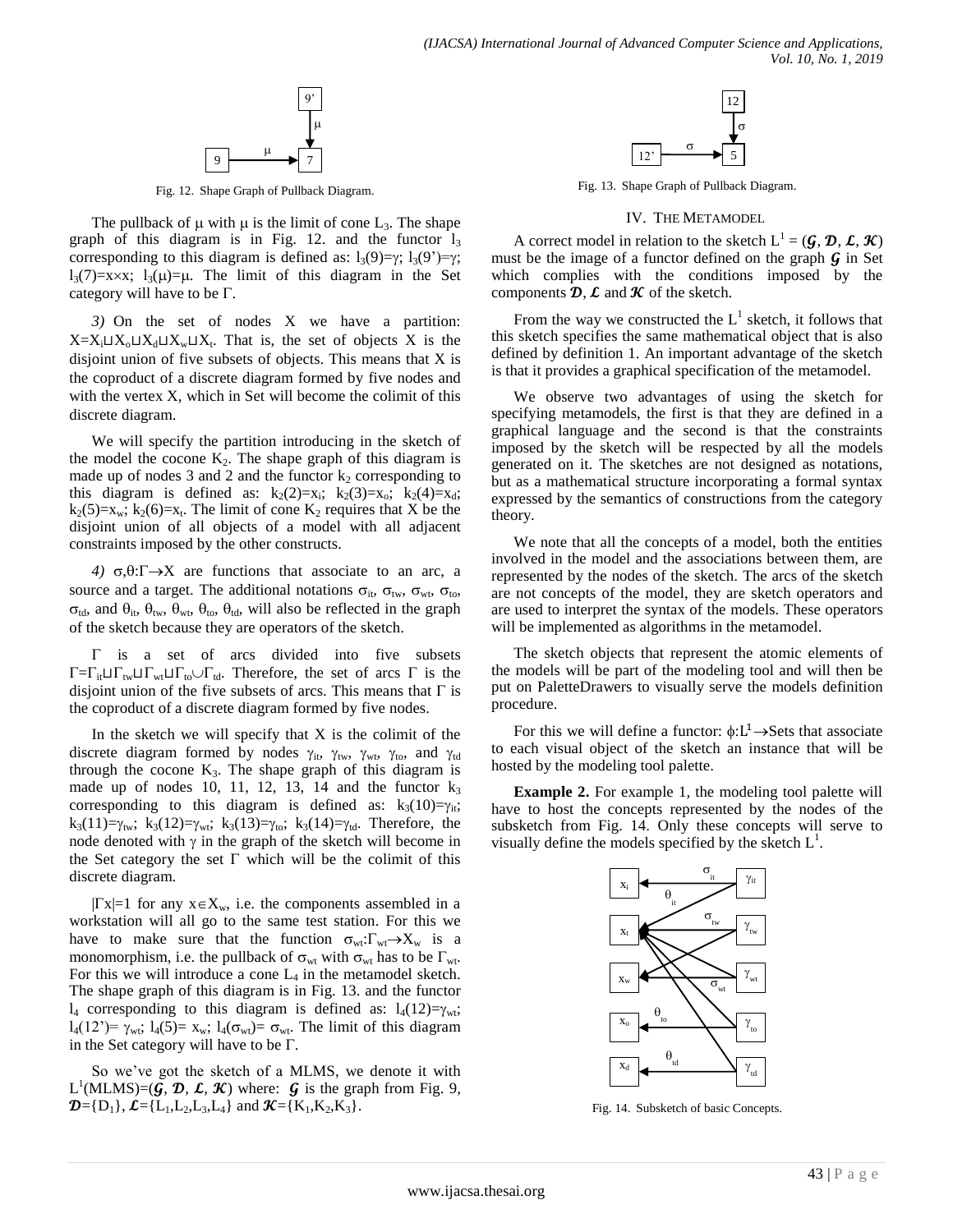The sketch  $L^1 = (G, \mathcal{D}, \mathcal{L}, \mathcal{K})$  is the MLMS metamodel, that is, the syntax of the modeling language. The image of this sketch through a functor in Set is a model with an imposed syntax. Therefore, specifying a syntactically correct MLSM is equivalent to defining a functor  $H^2: L^1 \rightarrow Set$  that transforms the sketch nodes into sets of classes that preserve the node type.

The operators of the sketch will be transformed into functions with the same role of operators with the same name and that respect the conditions imposed by the sketch.

Obviously there are models among which we can define a certain similarity of structures in the sense of homomorphism. This similarity is defined by a natural transformation  $\tau: H_i^2 \to H_i^2$  which becomes a graph homomorphism between the models generated by the sketch  $L^1$ .

If we consider each model  $H_k^2$ ,  $k \ge 0$  generated by the  $L^1$ sketch an object and each natural transformation between two models  $H_i^2$  and  $H_i^2$  as an arrow we will get a category that we call the category of models generated by the sketch  $L<sup>1</sup>$  which we denote with  $Mod(L^1, Set)$ . All models in this category are syntactically correct. The dynamic behavior of a model is given by a sequence of instances associated with each model as we will see in the next section.

#### V. THE DYNAMIC BEHAVIOR OF A PROCESS MODEL

The semantics of a process model represents the dynamic behavior of the modeled real system. This is accomplished by performing procedures according to the interaction rules of the real system components. It is therefore essential that the procedures associated with the model's activities be as faithful as possible to the interaction rules of the components of the real system. The sequence of executed procedures involves the state sequence of the model [12,13,14].

Simulating a process model involves a collection of functions that exploit its knowledge base to enable this information to be treated in such a way as to obtain a similar behavior to that of the simulated system. These functions change the state of the system, i.e. it produces a set of events that in turn determines the execution of other activities [2,3,4].

The basic sketch of a metamodel introduces a series of invariants of a model such as the fact that we cannot have in a model only atomic elements of the types specified by the sketch objects. These invariants make it possible to define the possible states of the model by attribute values at a given time. The transition of the model from one state to another will be done through specific reaction rules called macrotransitions [7,10,11].

A macrotransition that causes the model to pass from the state represented by a vector  $V^1$  to the state represented by a vector  $\dot{V}^2$  through the reaction rules p can be symbolized by a triplet  $(V^1, p, V^2)$ .

Since states are often values of the attributes distributed over time, the term event is used instead of the state vector and as a result a macrotransition is symbolized by  $(E^1, p, E^2)$ with a meaning similar to the one above.

In the case of our model we will introduce another invariant, namely that any instance of a model will contain only one instance for each object of the model. We can thus define a transition in the form  $(\mathfrak{F}^1, p, \mathfrak{F}^2)$  where  $\mathfrak{F}^1$  and  $\mathfrak{F}^2$  are instances and p is a natural transformation as we will see below.

In a transition system, if we know the state of the system at one point, we can describe the evolution of the system without the states through which the system passed until it reached its current state [10,12].

We will denote with  $L^2 = H^2(L^1)$  a model generated by the  $L<sup>1</sup>$  sketch. Each object of the model  $L<sup>2</sup>$  is a set of classes that have the corresponding node type of the  $L^1$  sketch. The arcs of the model  $L^2$  represent the model operators.



Fig. 15. Example of a MLMS Model.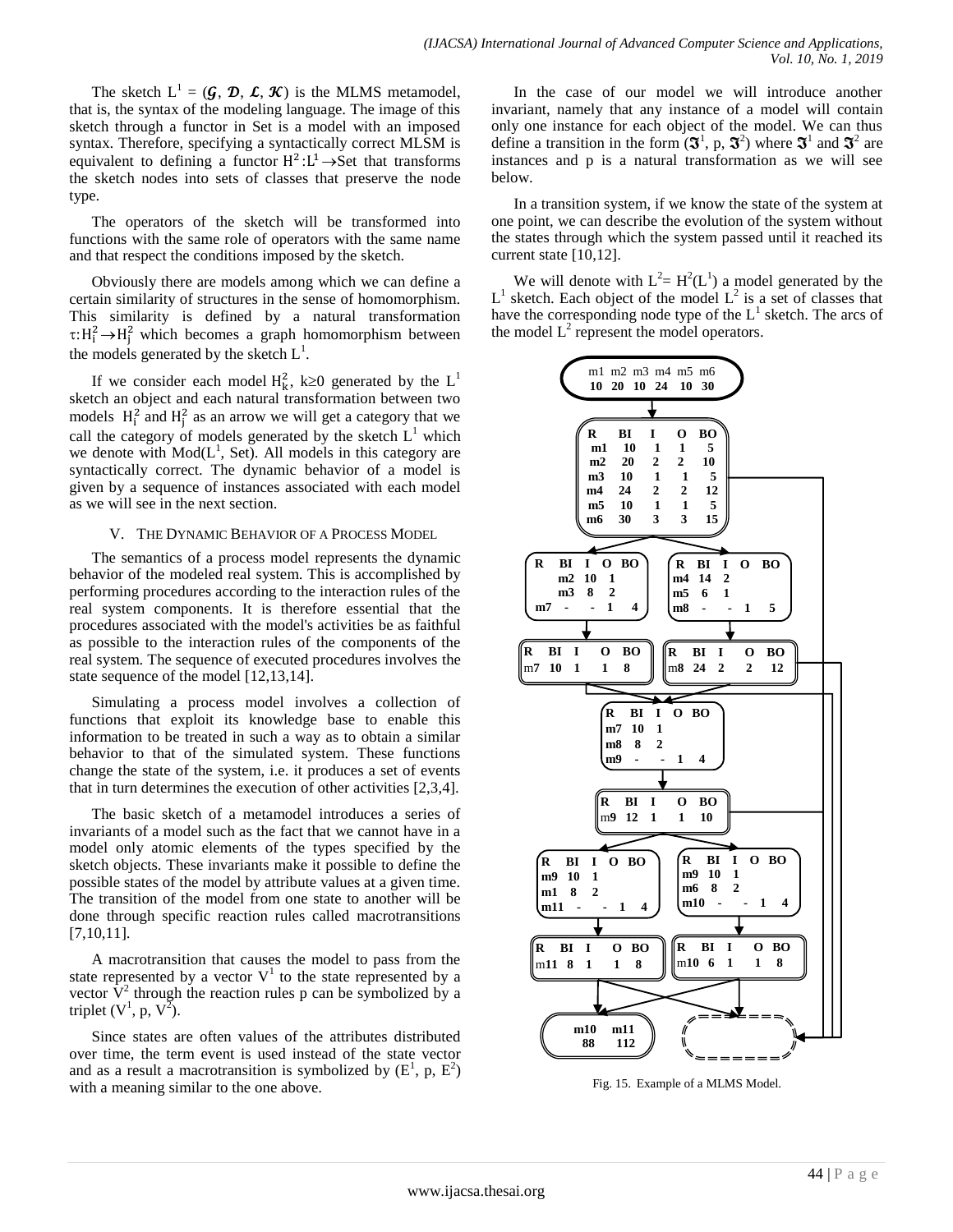If we denote with M the graph model corresponding to the model  $L^2$ , then M=J( $L^2$ ) where  $\overline{J}$  is a functor defined on the set of models generated by the  $L^1$  sketch with values in the graph category  $J:Mod(L^1, Set) \rightarrow Graph$ . The functor J maps each model to the resulting graph by interpreting sketch operators and natural transformations between models in graph homomorphisms.

**Example 3.** In example 1, a model  $L^2$  limited to the atomic elements represented in Fig. 14, which are necessary and sufficient for the visual representation of the model, could be that generated by the functor defined as follows:

 $H^2(x_i) = X_i = \{I_1\}$  is a set of concepts of type  $x_i$ ;

 $H^2(x_0) = X_0 = \{O_1\}$  is a set of concepts of type  $x_0$ ;

 $H^2(x_d) = X_d = \{D_1\}$  is a set of concepts of type  $x_d$ ;

 $H<sup>2</sup>(x<sub>w</sub>) = X<sub>w</sub> = {W<sub>1</sub>, W<sub>2</sub>, W<sub>3</sub>, W<sub>4</sub>, W<sub>5</sub>}$  is a set of concepts of type  $x_w$ ;

 $H^{2}(x_{t}) = X_{t} = \{T_{1}, T_{2}, T_{3}, T_{4}, T_{5}, T_{6}\}$  is a set of concepts of type  $x_t$ ;

 $H^2(\gamma_{it}) = \Gamma_{it} = {\Gamma_{it}^1}$  represents the subset of relations of type  $\gamma_{it}$ ;

 $H^2(\gamma_{\text{tw}})=\Gamma_{\text{tw}}=\{ \Gamma_{tw}^1, \Gamma_{tw}^2, \Gamma_{tw}^3, \Gamma_{tw}^4, \Gamma_{tw}^5, \Gamma_{tw}^6, \Gamma_{tw}^7, \Gamma_{tw}^7, \Gamma_{tw}^8 \}$ represents the subset of relations of type  $\gamma_{\text{tw}}$ ;

 $H^2(\gamma_{wt}) = \Gamma_{wt} = {\Gamma_{wt}^1, \Gamma_{wt}^2, \Gamma_{wt}^3, \Gamma_{wt}^4, \Gamma_{wt}^5}$  represents the subset of relations of type  $\gamma_{\rm wt}$ ;

 $H^2(\gamma_{\text{to}})=\Gamma_{\text{to}}=\{\Gamma_{\text{to}}^1,\Gamma_{\text{to}}^2\}$  represents the subset of relations of type  $\gamma_{\text{to}}$ ;

 $H^2(\gamma_{td}) = \Gamma_{td} = {\Gamma_{td}^1, \Gamma_{td}^2, \Gamma_{td}^3, \Gamma_{td}^4, \Gamma_{td}^5, \Gamma_{td}^6}$  represents the subset of relations of type  $\gamma_{td}$ ;

 $\sigma_{it}:\Gamma_{it} \to X_i$  associates to each relation from  $\Gamma_{it}$  the source node from  $X_i$ :  $\sigma_{it}(\Gamma^1_{it}) = I_1$ ;

 $\theta_{it}:\Gamma_{it} \rightarrow X_t$  associates to each relation from  $\Gamma_{it}$  the target node from  $X_t$ :  $\theta_{it}(\Gamma^1_{it}) = T_1$ ;

 $\sigma_{\text{tw}}:\Gamma_{\text{tw}}\to X_t$  assigns to each relation from  $\Gamma_{\text{tw}}$  the source node in  $X_t$ :  $\sigma_{tw}(\Gamma^1_{tw}) = T_1$ ;  $\sigma_{tw}(\Gamma^2_{tw}) = T_1$ ;  $\sigma_{tw}(\Gamma^3_{tw}) = T_1$ ;  $\sigma_{tw}(\Gamma^4_{tw}) = T_1$ ;  $\sigma_{\text{tw}}(\Gamma^5_{tw}) = \text{T}_2$ ;  $\sigma_{\text{tw}}(\Gamma^6_{tw}) = \text{T}_3$ ;  $\sigma_{\text{tw}}(\Gamma^7_{tw}) = \text{T}_4$ ;  $\sigma_{\text{tw}}(\Gamma^8_{tw}) = \text{T}_4$ ;

 $\theta_{\text{tw}}:\Gamma_{\text{tw}}\to X_{\text{w}}$  assigns to each relation from  $\Gamma_{\text{tw}}$  the target node in  $X_w$ :  $\theta_{tw}$   $\Gamma^1_{tw}$   $\right) = W_1$ ;  $\theta_{tw}$   $\Gamma^2_{tw}$   $\right) = W_2$ ;  $\theta_{tw}$   $\Gamma^3_{tw}$   $\right) = W_4$ ;  $\theta_{\text{tw}}(\Gamma^4_{tw})=W_5; \ \theta_{\text{tw}}(\Gamma^5_{tw})=W_3; \ \theta_{\text{tw}}(\Gamma^6_{tw})=W_3; \ \theta_{\text{tw}}(\Gamma^7_{tw})=W_4;$  $\theta_{\text{tw}}(\Gamma^8_{\text{tw}})=W_5;$ 

 $\sigma_{\rm wt}:\Gamma_{\rm wt} \to X_{\rm w}$  assigns to each relation from  $\Gamma_{\rm wt}$  the source node in  $X_w$ :  $\sigma_{wt}(\Gamma_{wt}^1) = W_1$ ;  $\sigma_{wt}(\Gamma_{wt}^2) = W_2$ ;  $\sigma_{wt}(\Gamma_{wt}^3) = W_3$ ;  $\sigma_{\rm wt}(\Gamma^4_{wt})=W_4$ ;  $\sigma_{\rm wt}(\Gamma^5_{wt})=W_5$ ;

 $\theta_{\rm wt}: \Gamma_{\rm wt} \rightarrow X_t$  assigns to each relation from  $\Gamma_{\rm wt}$  the target node in  $X_t$ :  $\theta_{wt}(\Gamma_{wt}^1) = T_2$ ;  $\theta_{wt}(\Gamma_{wt}^2) = T_3$ ;  $\theta_{wt}(\Gamma_{wt}^3) = T_4$ ;  $\theta_{wt}(\Gamma_{wt}^4) = T_5$ ;  $\theta_{\rm wt}(\Gamma_{wt}^5)=T_6;$ 

 $\sigma_{\text{to}}:\Gamma_{\text{to}}\to X_t$  assigns to each relation from  $\Gamma_{\text{to}}$  the source node in  $X_t$ : σ<sub>to</sub>(Γ<sup>1</sup><sub>to</sub>)= T<sub>5</sub>; σ<sub>to</sub>(Γ<sup>2</sup><sub>to</sub>)= T<sub>6</sub>;

 $\theta_{\text{to}}:\Gamma_{\text{to}} \to X_{\text{o}}$  assigns to each relation from  $\Gamma_{\text{to}}$  the target node in  $X_o: \theta_{to}(\Gamma_{to}^1) = O_1; \theta_{to}(\Gamma_{to}^2) = O_1;$ 

 $\sigma_{td}:\Gamma_{td}\rightarrow X_t$  assigns to each relation from  $\Gamma_{td}$  the source node in  $X_t$ :  $\sigma_{td}(\Gamma^1_{td}) = T_1$ ;  $\sigma_{td}(\Gamma^2_{td}) = T_2$ ;  $\sigma_{td}(\Gamma^3_{td}) = T_3$ ;  $\sigma_{td}(\Gamma^4_{td}) = T_4$ ;  $\sigma_{\text{td}}(\Gamma_{td}^5) = T_5$ ;  $\sigma_{\text{td}}(\Gamma_{td}^6) = T_6$ ;

 $\theta_{td}$ : $\Gamma_{td} \rightarrow X_d$  assigns to each relation from  $\Gamma_{td}$  the target node in  $X_d$ :  $\theta_{\text{td}}(\Gamma^1_{td}) = \theta_{\text{td}}(\Gamma^2_{td}) = \theta_{\text{td}}(\Gamma^3_{td}) = \theta_{\text{td}}(\Gamma^4_{td}) = \theta_{\text{td}}(\Gamma^5_{td}) = \theta_{\text{td}}(\Gamma^6_{td}) = D_1$ ;

Then the MLMS model is like in Fig. 15.

The instantiation of the model  $L^2$  is represented by a functor  $\phi: L^2 \to \mathbf{Sets}$  that maps each set of classes of the model  $L^2$  to a set of instances of the same type.

Each instance of the model  $L^2$  is a configuration that the process can adopt as a state.

If we now consider every instance of the model  $L^2$  an object and every natural transformation between these instances as an arrow we get a category that we call the CIT category, that is, the category of instances and natural transformations of the model  $\mathbf{L}^2$ .

The CIT category offers the contextual routes of evolution of a process model and represents the possible interactions between the process and its environment. It is often possible to analyze the dynamics of a process only through the transitions offered by the CIT category. But the execution of the model will be based on the reaction rules specific to each process in the context of admissible routes from the CIT category. The set of reaction rules determines a reaction relation between the admissible states that are represented by the instances of the model [11].

A process configuration is a state of the process and is characterized by the values of the attributes associated to each atomic element, as well as by its structure within the boundaries offered by the natural transformations that coincide with homomorphisms between the corresponding graphical models. Thus, the macrotransitions resulting from this combination represent the actual behavior of the system modeled in interaction with a given context [10,11,14].

If the configuration  $\mathfrak{F}'$  is obtained from the configuration  $\mathfrak{F}$ by applying the reaction rules of the model, then we say that between  $\mathfrak F$  and  $\mathfrak F'$  there is a reaction relation from  $\mathfrak F$  to  $\mathfrak F'$ which we denote by  $\mathfrak{S} \rightarrow \mathfrak{S}'$ . If the application of the reaction rules is done in the context of a natural transformation  $\tau$  then we will denote this with  $\mathfrak{J} \stackrel{\tau}{\rightarrow} \mathfrak{J}'$ .

In this context, the execution of a process becomes a sequence of reaction rules in the context of natural transformations, a path in the CIT category.

$$
\boldsymbol{\mathfrak{J}}_0 \overset{\tau^0}{\rightarrow} \ \boldsymbol{\mathfrak{J}}_1 \overset{\tau^1}{\rightarrow} \ \ldots \ \boldsymbol{\mathfrak{J}}_n \overset{\tau^n}{\rightarrow} \ \ldots
$$



Fig. 16. Execution of a Model.